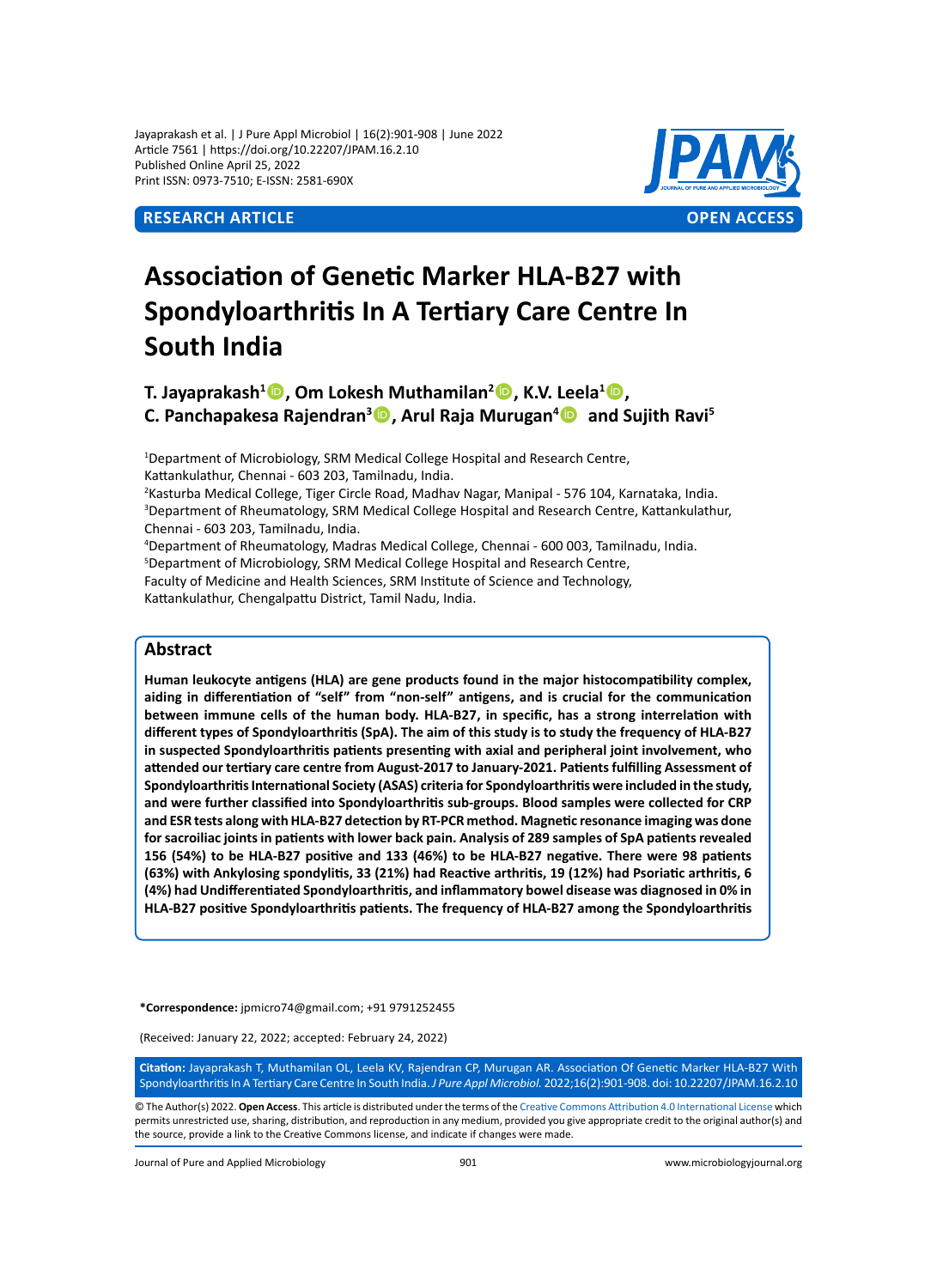**(SpA) patients in our study was found to be 54% (156), more common clinical manifestation in men belonging to the age group of 16-25 years positive patients. Ankylosing spondylitis (AS) was found to be the most common sub-groups observed among the SpA patients.**

**Keywords:** Ankylosing spondylitis, HLA-B27, Psoriatic arthritis, Reactive arthritis, RT-PCR Spondyloarthritis

#### **Introduction**

Spondyloarthritis (SpA) is a group of inflammatory arthritis, with common clinical manifestations, etiological factors and genetic characteristics, with a strong link to class I HLA antigens.1-3 This group of diseases is characterized by its axial involvements and absence of rheumatoid factor,<sup>4</sup> frequently affecting sacroiliac (SI) joints of the spine that connects spine with the pelvis. SpA also has predispose to major inflammation in joints throughout the body. It causes discomfort, stiffness and twinging along the length of the spine, some of the patients having extra articular manifestations such in skin, eyes, lungs and heart.

The clinical manifestations sub-groups of SpA include inflammatory arthritis that have some overlapping features, such as Ankylosing spondylitis (AS), Psoriatic arthritis (PsA), Reactive arthritis (ReA), Juvenile onset Spondyloarthritis(JOSpA), Inflammatory bowel disease (IBD) and Undifferentiated Spondyloarthritis (uSpA) associated with spondylitis.

The disease begins in the second or third decade of life, and has a higher men preponderance compared to women (ranges from  $2.6:1 - 5:1$ ).<sup>5</sup> The prevalence of SpA among first degree relatives of the affected patients is found to be 12%.<sup>6</sup> Ankylosing spondylitis is the most common sub-group of SpA and has a strong association with HLA-B27 which has been reported in many studies for over 30 years, with several reports evidencing the pathogenic role of B27 gene in the development of  $AS.1,6,7$ 

HLA-B27 detection, as a genetic marker, assists majorly in the disease diagnosis, $8-10$  which is one of the risk factors associated with SpA. In 1973, the association between HLA-B27 and ankylosing spondylitis was first reported $11,12$ and was later confirmed to be related with other Spondyloarthritis as well, by many other investigators. In addition to showing a striking association with AS and Spondyloarthritis, HLA-B27 also plays a crucial role in disease pathogenesis. The prevalence of HLA-B27 in AS ranges from 88 to 90% in patients compared to 4-8% among general population.<sup>13-17</sup>

The association of HLA-B27 varies from 19-94% in sero-negative spondyloarthritis (SSpA) patients and ranges from 1.4-8% in general population in India.18-20 A patient with clinical manifestations similar to rheumatoid arthritis who is tested negative for Rheumatoid Factor (RF) and Anti Cyclic Citrullinated Peptide (Anti-CCP), tested positive for HLA-B27 or scan proved on diagnosing sacroiliitis will be defined as Seronegative Spondyloarthritis. The most common subtype associated with SpA is B\*27:05 and B\*27:04 among the South Indian population.<sup>4,21</sup> Some of the clinical parameters that help to determine the disease's severity comprises of the duration of disease, C-reactive protein (CRP) levels, Erythrocyte sedimentation rate (ESR), and age factors. This study aims to detect the frequency of HLA-B27 antigen among the Spondyloarthritis (sero-negative) patients.

### **Materials and Methods**

This is a cross-sectional observational study. Patients who attended the rheumatology clinic in SRM Medical College Hospital and Research Centre, Kattankulathur, a tertiary care centre in South India, from August-2017 to January-2021, who fulfilled the ASAS criteria for Spondyloarthritis were included. The patients diagnosed with other auto immune diseases like rheumatoid arthritis, polymyalgia rheumatica, systemic lupus erythematosus (SLE) were excluded from the study. Informed consent was obtained from all patients. Sample size was calculated based on the prevalence with sample calculation formula using 4pq/L2.

Blood samples were collected from patients in the inclusion criteria, as per sample collection protocols and were tested for ESR.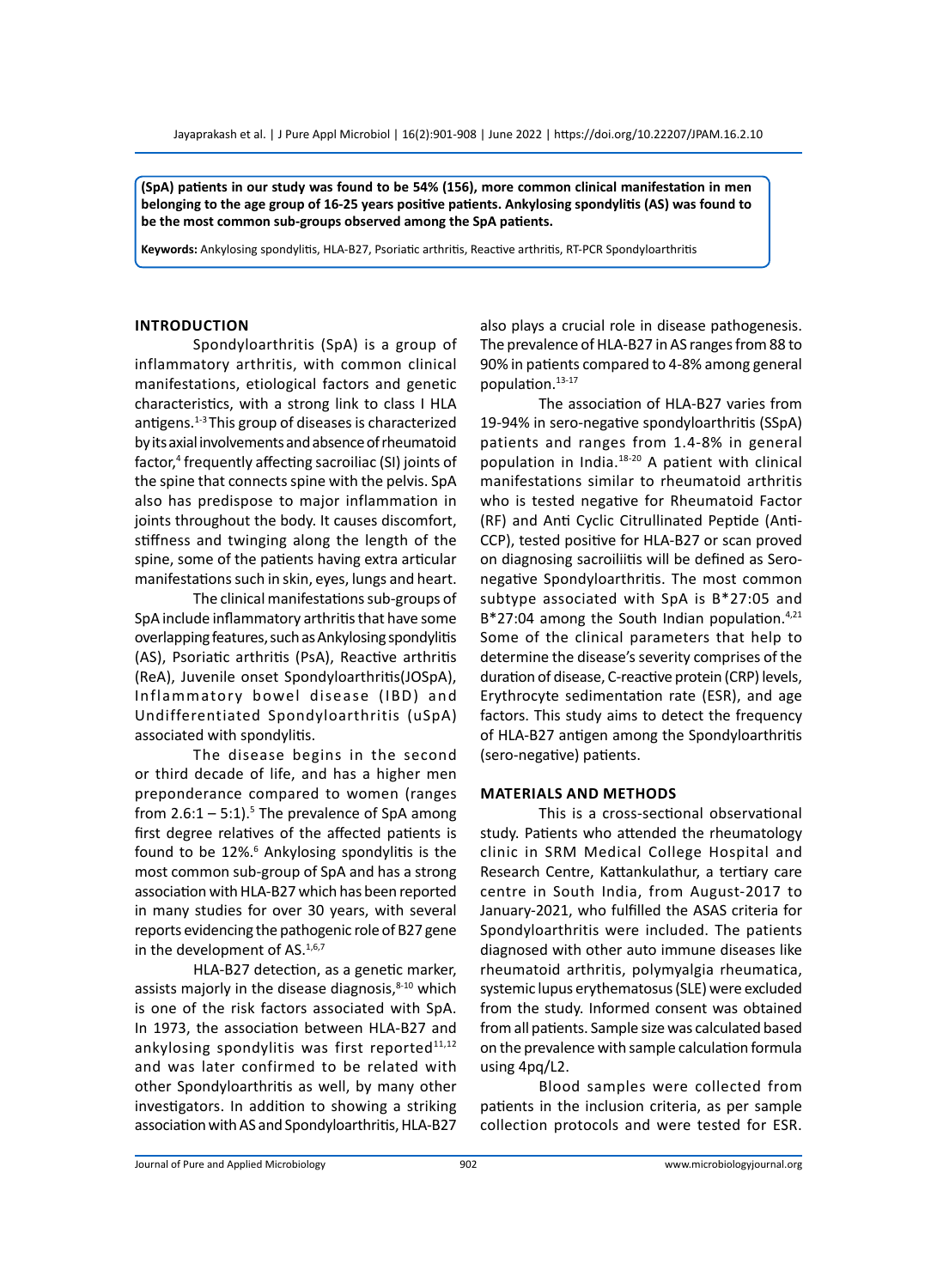Erythrocyte sedimentation ratio was markedly raised in the arthritis condition, because of inflammation and tissue destruction are any other infections. The ESR value was detected by westergren method, by its 1.6ml blood sample was collected in a 3.8% sodium citrate tube in the volume of 0.4ml mixed thoroughly, and fill the mixture in to the westergren tube up to the mark zero, the tube were stand vertically with the westergren stand in a room temperature without any disturbance. After the interval of 30 minutes, noted the reading of settling the red blood cell surface and final reading considering completion of 1 hour in the measurement unit of millimeters.



**Fig. 1.** Distribution of total Spondyloarthritis patients

(SpA).

The measurement of CRP provides information for the detection and evaluation of infection, tissue injury, inflammatory disorders and associated diseases, we use to detect CRP value by Standard F kit analyzed with SD Biosensor instrument, based on the principle of reflectometry and immunoassay technology. Human sample is react with monoclonal anti-CRP, latex in the tablet of the spoit (Red) and makes the complexes. When applying the sample mixture to the test device, the complexes move along the membrane and are captured by the monoclonal anti-CRP in the test line on the membrane as the result of the antigen-antibody reaction. The intensity of the reflected light is scanned and converted into an electric signal which is proportional to the intensity of the light produced on the membrane. The biosensor analyzer can analyze the C-reactive

**Table 1.** Spondyloarthritis (SpA), and their distribution by gender

| SpA group<br>classification | Total       |  |
|-----------------------------|-------------|--|
| AS                          | 188(65.10%) |  |
| ReA                         | 61(21.10%)  |  |
| PsA                         | 31(10.70%)  |  |
| uSpA                        | 6(2.10%)    |  |
| IBD                         | 3(1.0%)     |  |



**Fig. 2.** Distribution of Spondyloarthritis patients by age and gender.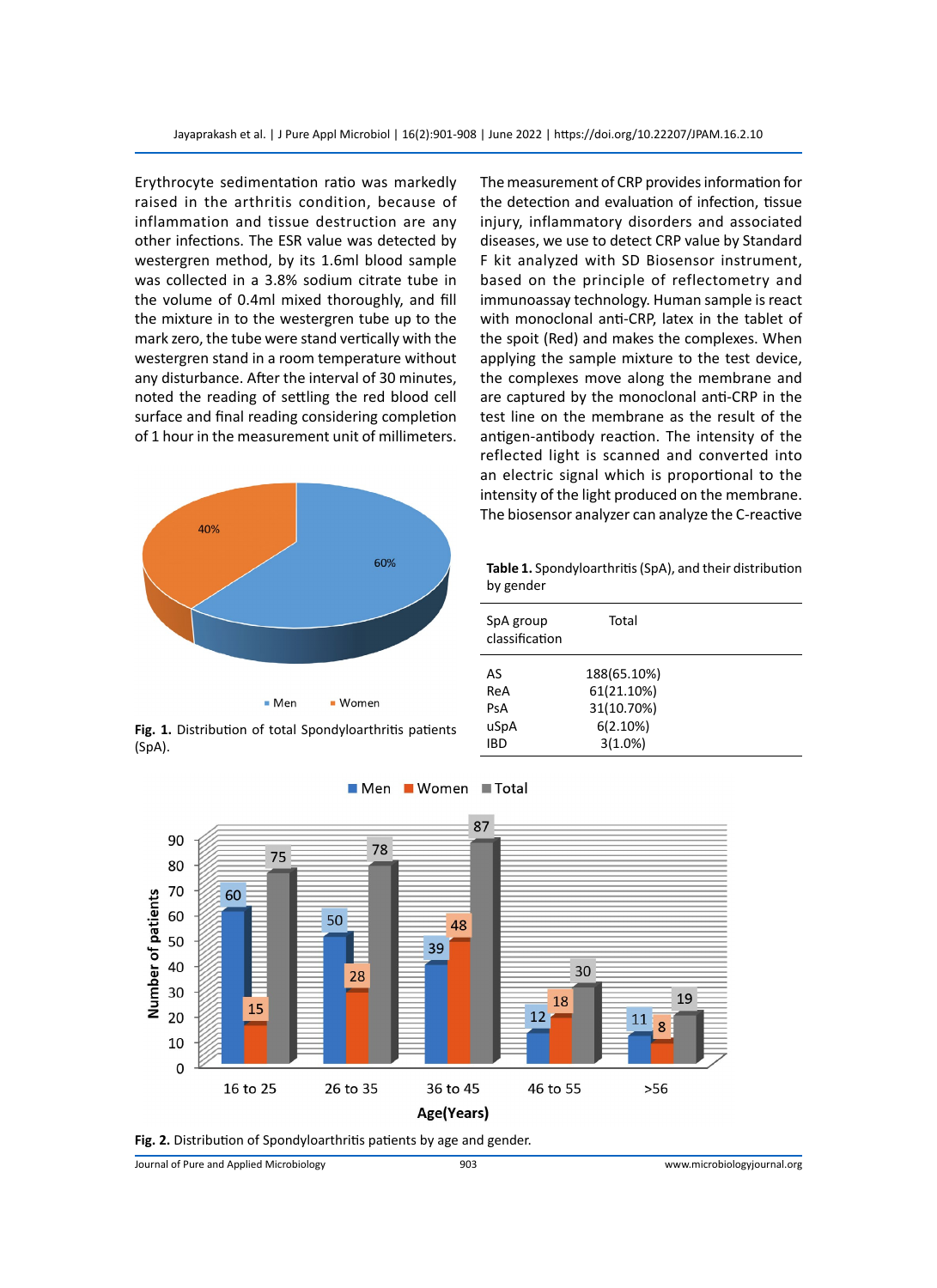protein concentration of the clinical specimen based on preprogrammed algorithms and display the test result on the screen.

HLA-B27 (genetic marker) detection was using a Chip based Real-Time PCR (RT-PCR) method, based on the principle of TaqMan assay. DNA extraction from whole blood samples collected from patients in EDTA tubes was performed with Trueprep® AUTO/AUTO v2 Universal Cartridge based Sample Prep Device and Trueprep® AUTO/ AUTO v2 Universal Cartridge based Sample Prepkit, which uses a proprietary matrix enclosed in a cartridge to purify nucleic acid from clinical samples. The Truenat™ HLA-B27 chip labelled with patient ID is placed on the chip tray, away from the analyzer, without touching the reaction well. The cap of the microtube containing freezedried PCR reagents is removed, and using the filter barrier tip, 6μL of purified DNA is transferred into

**Table 2.** Frequency of HLA-B27 positivity in different sub-groups of Spondyloarthritis by gender

|              | 46 |           |
|--------------|----|-----------|
| AS<br>52     |    | 98(62.8%) |
| 28<br>ReA    | 5  | 33(21.2%) |
| 17<br>PsA    | 2  | 19(12.2%) |
| IBD<br>0     | 0  | ი         |
| uSpA<br>3    | 3  | 6(3.8%)   |
| Total<br>100 | 56 | 156       |

the microtube. The tube was allowed to stand for 30-60s to get a clear solution. The clear solution (6 μL) was dispensed into the reaction well of Truenat™ HLA-B27 chip, and the test was initiated. At the end of the test run, a result was displayed on the Truelab® analyzer screen showing whether HLA-B27 was "DETECTED" or "NOT DETECTED", along with the threshold cycle value(Ct value) of the internal positive control(IPC) and the validity of the test.

**Table 3.** Distribution of inflammatory markers abnormalities seen in patients by age

| Age Group                     | ESR+ | CRP+ | $ESR + & CRP +$ |  |  |  |
|-------------------------------|------|------|-----------------|--|--|--|
| <b>HLA-B27 positive cases</b> |      |      |                 |  |  |  |
| 16-25                         | 30   | 44   | 30              |  |  |  |
| 26-35                         | 33   | 40   | 32              |  |  |  |
| 36-45                         | 18   | 24   | 16              |  |  |  |
| 46-55                         | 12   | 13   | 14              |  |  |  |
| >56                           | 9    | 7    | 7               |  |  |  |
| Total                         | 102  | 128  | 99              |  |  |  |
| <b>HLA-B27 negative cases</b> |      |      |                 |  |  |  |
| 16-25                         | 18   | 24   | 16              |  |  |  |
| 26-35                         | 13   | 25   | 12              |  |  |  |
| 36-45                         | 28   | 30   | 24              |  |  |  |
| 46-55                         | 10   | 11   | 8               |  |  |  |
| >56                           | 5    | 3    | 3               |  |  |  |
| Total                         | 74   | 93   | 63              |  |  |  |



**Fig. 3.** Association of HLA-B27 with various sub-groups of Spondyloarthritis.

Journal of Pure and Applied Microbiology 904 www.microbiologyjournal.org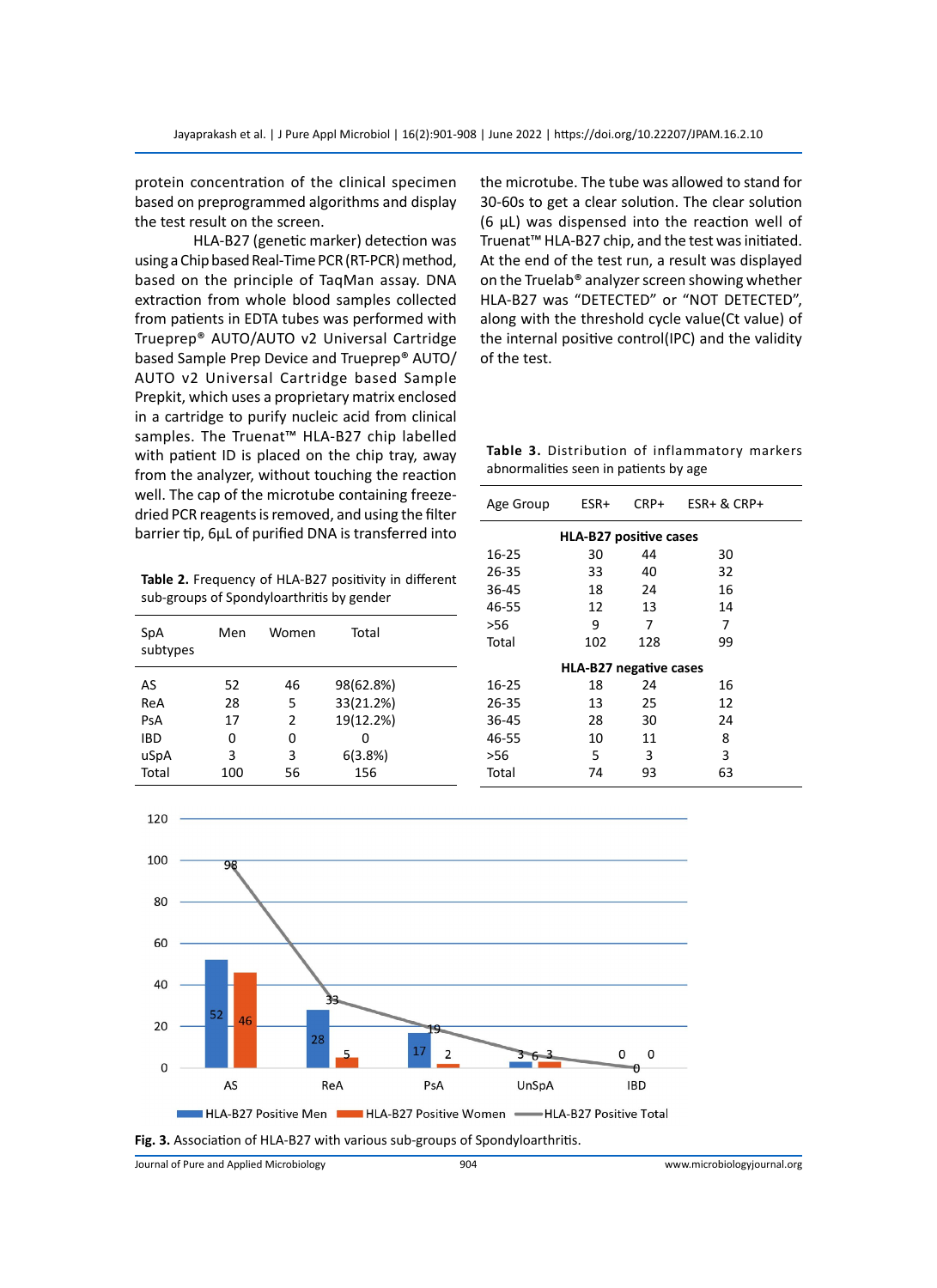# **ResultS**

Out of the total 289 Spondyloarthritis patients, 172 (60%) cases were men and 117 (40%) were women (Fig. 1). Men: Women ratio was 1.5:1. For ease of data analysis patients were grouped into 5 age group ranges (Fig. 2). The maximum number of patients within the age group 16-25 years in men and 36-45 years in women. Among 289 SpA patients, 156 (54%) were found to be HLA-B27 positive, of which 100 (64%) patients were men and 56 (36%) were women (Fig. 3).

The most common sub-group identified among the patients was found to be ankylosing spondylitis (AS) 65.1% (188). The other sub-groups of SpA along with their prevalence are listed in (Table 1).

Frequency of clinical manifestations present in HLA-B27 positive persons by gender in (Table 2). HLA-B27 positive prevalence onset of clinical manifestations was found to be highest in the age group 16-25 years (34%), and least 7% among patients aged >56 years.

MRI screening shows 163 sacroiliitis patients among 289 total study group, which were classified as bilateral sacroiliitis 139 (85.3%), left sacroiliitis 17 (10.4%), and right sacroiliitis 7 (4.3%). In this study HLA-B27 was found to be associated with knee pain 86 members followed neck pain 38 and lower back pain was seen in 37 patients.

Inflammatory markers were found to be elevated mostly in the age group of 16-25 years (Fig. 4). CRP and ESR values were found to be high in 82% (128/156) and 65% (102/156) respectively patients with HLA-B27 positive. Another observation was that 55.6% (74/133) ESR and CRP 69.9 % (93/133) of patients who were HLA-B27 negative showed elevated CRP and ESR values with the presence of sacroiliitis (Table 3).

**Table 4.** Distribution of articular and extra-articular manifestations inHLA-B27 positive Spondyloarthritis patients

| <b>Articular sites</b>       |                     |  |  |  |
|------------------------------|---------------------|--|--|--|
| Pain Site                    | <b>B27 Positive</b> |  |  |  |
| <b>Neck</b>                  | 38                  |  |  |  |
| Low back                     | 37                  |  |  |  |
| Shoulder                     | 14                  |  |  |  |
| Elbow                        | 19                  |  |  |  |
| Hand                         | 12                  |  |  |  |
| Write                        | 9                   |  |  |  |
| Knee                         | 86                  |  |  |  |
| Ankle                        | 20                  |  |  |  |
| Feet                         | 18                  |  |  |  |
| Hip                          | 7                   |  |  |  |
| Upper back                   | 4                   |  |  |  |
| Heel                         | 19                  |  |  |  |
| Thigh                        | 11                  |  |  |  |
| Sole                         | 18                  |  |  |  |
| Chest                        | 11                  |  |  |  |
| <b>Extra-articular sites</b> |                     |  |  |  |
| Uveitis                      | 15                  |  |  |  |
| Skin rashes                  | 19                  |  |  |  |



**Fig. 4.** Association of elevated inflammatory markers with HLA-B27 positive cases by age and gender.

Journal of Pure and Applied Microbiology 905 www.microbiologyjournal.org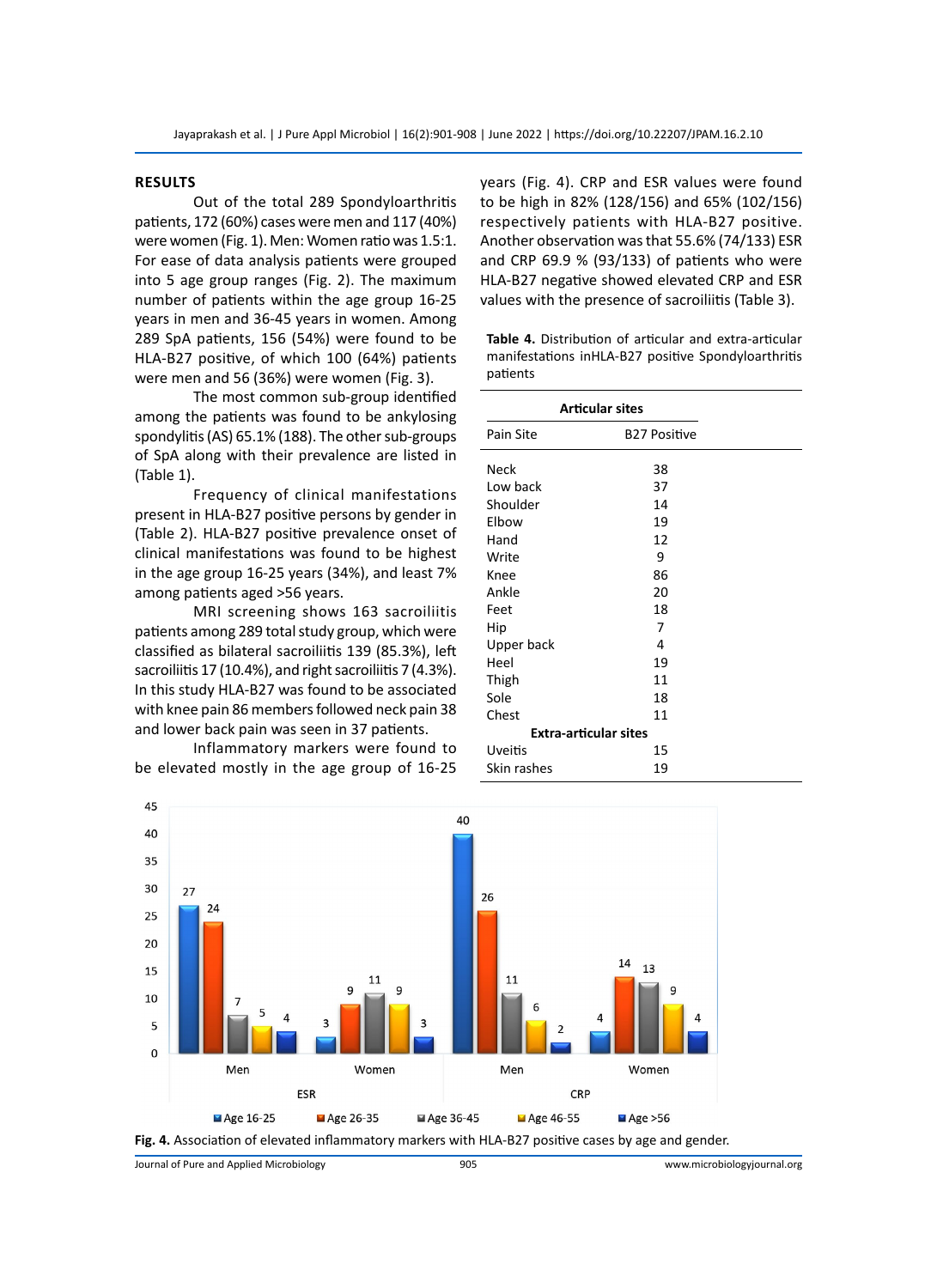Extra-articular manifestations in HLA-B27 positive patients, mostly included Uveitis 15 patients and Skin rashes 19 members. Clinical manifestations of HLA-B27 positive with their prevalence are present in (Table 4).

# **Discussion**

The strong genetic association of HLA-B27 with AS has been established long ago.<sup>21</sup> HLA-B27 was found to be more commonly associated with AS (62.8%) followed by ReA (21.2%) and PsA  $(12.2%)$  in our study. Kamal et al.,<sup>2</sup> observed that HLA-B27 was predominantly associated with AS (69%) similar to our study.

Spondyloarthritis is the second common inflammatory arthritis in India after rheumatoid arthritis.<sup>22,23</sup> The specific genetic marker HLA-B27 was positive in 54% of Spondyloarthritis patients, with a men predominance. In a study conducted by Umamaheshwari et al, involving 50 patients, 26% of cases were found to be HLA-B27 positive,<sup>24</sup> while in other studies by Mishra MN et al., $25$  and Nessa et al., $^{26}$  the frequency of HLA-B27 antigen among SpA patients were 56% and 49.2% respectively with our study.

A higher percentage of men (64%) were found to be HLA-B27 positive among the SpA patients compared to women (36%) similar to the findings from other studies.24,26 Although Vaidya et al.,<sup>3</sup> have reported that no difference was observed in the prevalence of HLA-B27 between men and women, they have observed a higher prevalence of the disease among the men population. Similarly, in our study, disease prevalence was higher in men (60%) compared to women (40%).

One of the studies from India<sup>3</sup> showed that HLA-B27 is more prevalent in SpA patients in the second decade of life, which is similar to our study second to third decade of life. The most prevalent clinical manifestation was found to be AS 65.1%n and least in UuSpA was found to be 2.1% and 1% case of inflammatory bowel disease (IBD) was found in the study.

Kamal et al, $<sup>2</sup>$  had reported a higher</sup> prevalence of clinical manifestations such as Enteropathicarthropathy (22.4%), followed by reactive arthritis (19%) and psoriatic arthritis (18.3%) in their study. Vikram Haridas et al. $21$ reported the prevalence of AS in 74% when

compared to 3% of healthy controls among the south Indian population.

In earlier days (Seager et al<sup>17</sup>), radiological findings did not provide conclusive results of sacroiliitis, but recent technological developments like MRI have aided in the diagnosis of sacroiliitis present in SpA patients.17 Similarly, MRI had shown changes (92% sensitivity) in HLA-B27 positive patients presenting with SpA in a study by Umamaheshwari et al.<sup>24</sup>

The major manifestation was found to be knee pain 86 patients, neck pain 38 and 37 patients met with lower back pain. 15 patients suffer from Uveitis and 19 Skin rashes were found to be the only extra-articular manifestations present. Umamaheshwari et al.,<sup>24</sup> had observed joint involvement in most patients (20%), followed by extra-articular manifestations such as chronic UTI (14%), ocular, and skin involvement (8%), and CVS involvement (6%). Vaidya B et al.,<sup>3</sup> in their study reported a higher incidence of large joint pains (70.5%) and inflammatory spinal pain (53.9%) as major manifestations in SpA patients. On early detection can prevent misdiagnosis of Spondyloarthritis as rheumatoid arthritis, which is the usual scenario where with further continuation of treatment on assuming it as RA it may lead to severe complications.<sup>27</sup>

# **Conclusion**

This study highlights the prevalence of HLA-B27 among SpA patients, among which men in the age group of 16-25 years were found to be more prevalent. AS was the most common subgroup identified. Lower back pain was among the most reported complaints in articular pain sites while uveitis and conjunctivitis were the extra-articular manifestations presented. HLA-B27 detection can aid in suspecting SpA, diagnosing the advancement of the illness, and to identify patients with potentially severe outcome, which would be of paramount importance to clinicians, that prompting suitable treatment strategy. This study spots the light on the Indian population to use HLA-B27 as a genetic marker for early detection of expected Spondyloarthritis even before its appropriate clinical manifestation are elicited. HLA-B27 as a routine periodical investigation in yearly screening or being included in Master

Journal of Pure and Applied Microbiology 906 www.microbiologyjournal.org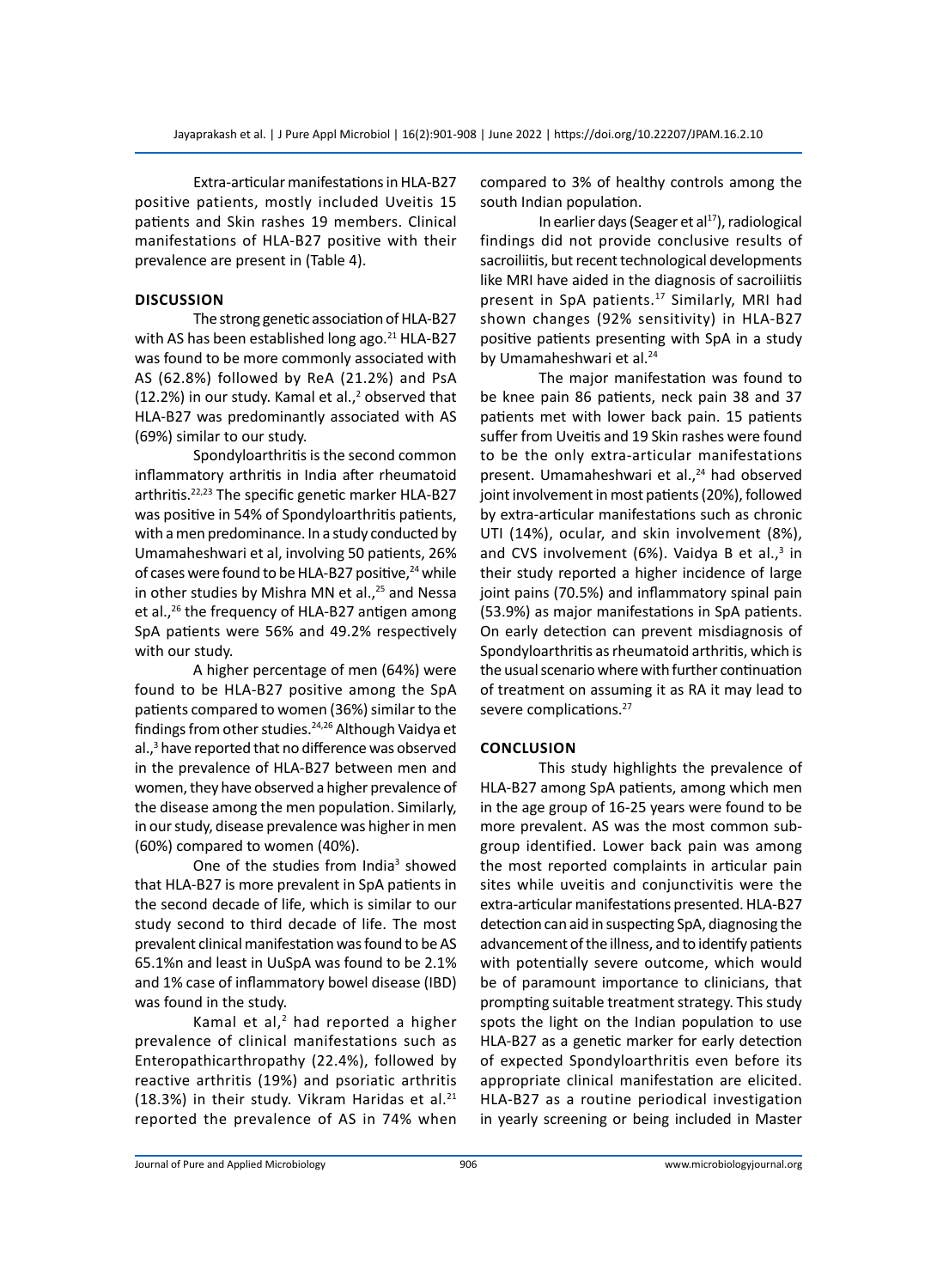Health Checkup as early detection can prevent misdiagnosis of Spondyloarthritis as rheumatoid arthritis. Lifestyle modifications can prevent the progress of the Spondyloarthritis, if detected early.

# **Acknowledgments**

We would like to express our sincere gratitude to Miss. Rachel S for support in writing the manuscript and acknowledge the continuous assistance provided by our lab technicians, Mrs. Sowmyalaksmi N and Mr. Gopi throughout the study period.

# **Conflicts of interest**

The authors declare that there is no conflict of interest.

### **AuthorS' contribution**

All authors listed have made a substantial, direct and intellectual contribution to the work, and approved it for publication.

#### **Funding**

None.

# **Data availability**

All datasets generated or analyzed during this study are included in the manuscript.

# **Ethics statement**

This study was approved by the Institutional Ethics Committee, SRM Medical College Hospital and Research Centre, Tamil Nadu, India with wide Reference No: 1209/IEC/2017.

# **Informed Consent**

Written informed consent was obtained from the participants before enrolling in the study.

#### **References**

- 1. Zochling J, Smith EU. Seronegative spondyloarthritis. *Best Pract Res Clin Rheumatol.* 2010;24(6):747-756. doi: 10.1016/j.berh.2011.02.002
- 2. Esalat-Manesh K, Taghadosi M, Arj A. A survey on the frequency of HLA-B27 in patients engaged with seronegative spondyloarthropathies in Kashan, Iran. *Zahedan J Res Med Sci.* 2015;17(6):e983. doi: 10.17795/zjrms983
- 3. Vaidya B, Nakarmi S, Batajoo P. Clinical profile of Spondyloarthritis in females as compared to male patients with reference to HLAB27: a single center study from Nepal. *Journal of Advances in Internal*

*Medicine.* 2013;2(1):3-5. doi: 10.3126/jaim.v2i1.7628

- 4. Howe HS, Zhao L, Song YW, Springer L, Edmonds J, Gu J, Yu DT. Seronegative spondyloarthropathy-studies from the Asia Pacific region. *Ann Acad Med Singap*. 2007;36(2):135.
- 5. Chatzikyriakidou A, Voulgari PV, Drosos AA. What is the role of HLA-B27 in spondyloarthropathies? *Auto-Immun Rev.* 2011;10(8):464-468. doi: 10.1016/j. autrev.2011.01.011
- 6. Prasad P, Niraj MK. Association of HLA-B27 with Ankylosing Spondylitis in Jharkhand. *IOSR-JDMS.* 2017;16(7):05-07. doi: 10.9790/0853-1607060507
- 7. Chavan H, Samant R, Deshpande A, Mankeshwar R. Correlation of HLA B27 subtypes with clinical features of ankylosing spondylitis. *Int J Rheum Dis.* 2011;14(4):369-374. doi: 10.1111/j.1756- 185X.2011.01635.x
- 8. Schlosstein L, Terasaki PI, Bluestone R, Pearson CM. High association of an HL-A antigen, B27, with ankylosing spondylitis. *N Engl J Med.* 1973;288(14):704-706. doi: 10.1056/NEJM197304052881403
- 9. Brown MA, Pile KD, Kennedy LG, et al. A genomewide screen for susceptibility loci in ankylosing spondylitis. *Arthritis Rheum.* 1998;41:588-595. doi: 10.1002/1529-0131(199804)41:4<588::AID-ART5>3.0.CO;2-0
- 10. Carter N, Williamson L, Kennedy LG, Brown MA, Wordsworth BP. Susceptibility to ankylosing spondylitis. *Rheumatology (Oxford).* 2000;39(4):445. doi: 10.1093/rheumatology/39.4.445
- 11. Sonkar GK, Usha U. Role of HLA B27 in diagnosis of seronegative spondyloarthropathies. *Indian J Pathol Microbiol.* 2007;50(4):908-913.
- 12. Sonkar GK, Usha U, Singh S. Is HLA-B27 a useful test in the diagnosis of juvenile spondyloarthropathies? *Singapore Med J*. 2008;49(10):795-799.
- 13. Singh S, Sonkar GK, Singh U. Association of various inflammatory diseases with human leukocyte antigens B27, B7, Bw4 and Bw6 in patients with SSA. *Rheumatol Int.* 2009;29(9):1013-1016. doi: 10.1007/s00296-009- 0902-y
- 14. Akgul O. Classification criteria for spondyloarthropathies. WJO.2011, 2(12):107.
- 15. Chopra A. The COPCORD world of musculoskeletal pain and arthritis. *Rheumatol.* 2013;52(11):1925-1928. doi: 10.1093/rheumatology/ket222
- 16. Chopra A. Disease burden of rheumatic diseases in India: COPCORD perspective. 2015. doi: 10.1016/j.injr.04.002
- 17. Seager K, Bashir HV, Geczy AF, Edmonds J, De Vere-Tyndall A. Evidence for a specific B27associated cell surface marker on lymphocytes of patients with Ankylosing spondylitis. *Nature.* 1979;277(5691):68-70. doi: 10.1038/277068a0
- 18. Shankarkumar U, Ghosh K, Colah RB, Gorakshakar AC, Gupte SC, Mohanty D. HLA antigen distribution in selected caste groups from Mumbai, Maharastra, India. *Journal of Human Ecology*. 2002;13(3):209-215. doi: 10.1080/09709274.2002.11905535
- 19. Dhurandhar PS, Shankarkumar U. HLA association in seronegativespondyloarthritis patients from Mumbai, India. *Int J Hum Genet*. 2007;7(3):235-239. doi: